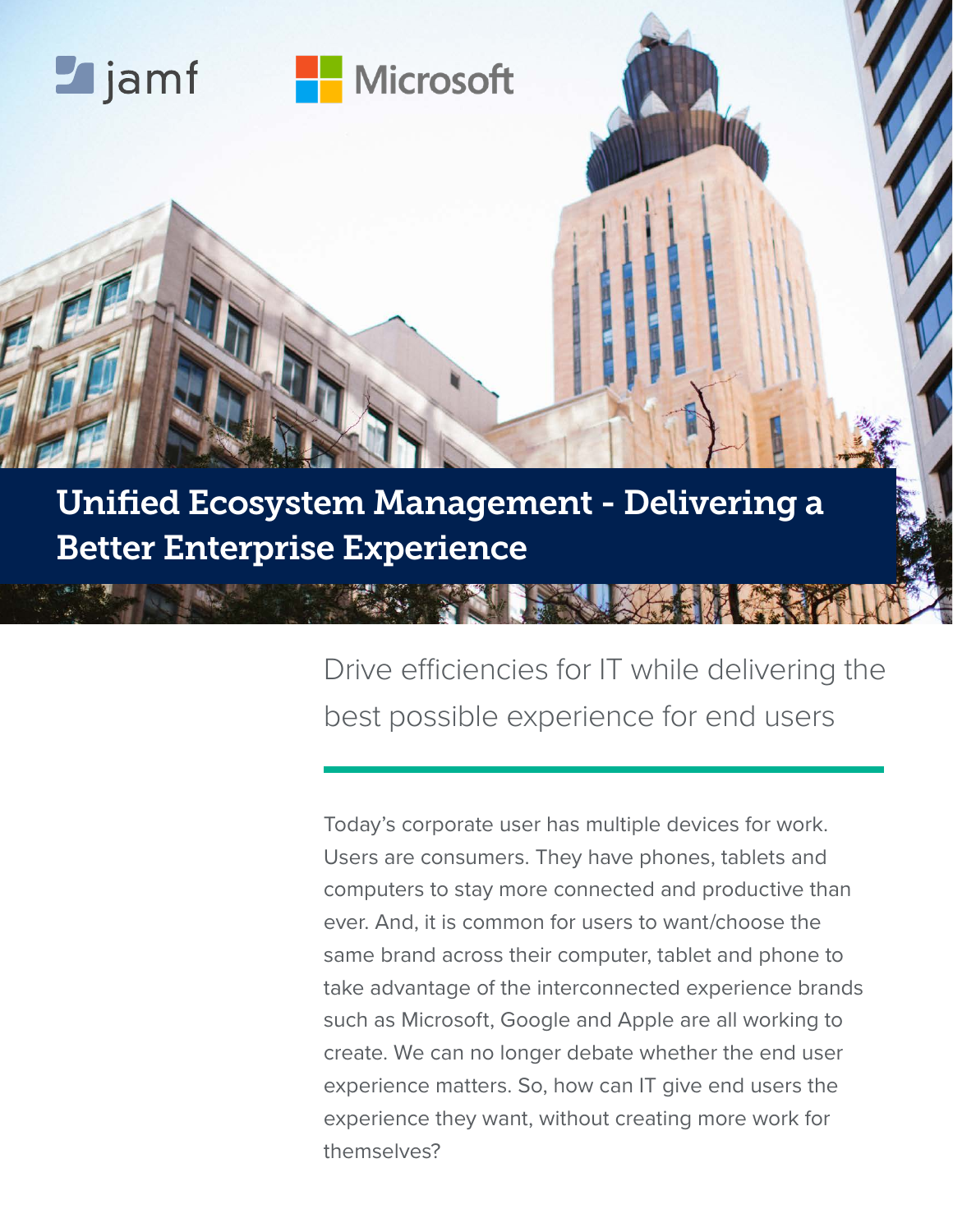



#### **BALANCING THE END USER AND IT EXPERIENCE**

What does a user-centered approach to IT look like? It focuses on the individual. Which device are they most familiar with? How long does it take to access the tools they need to get their work done? Can they truly work anywhere, anytime? And perhaps most importantly – are they productive?

Customizing the work experience for end users requires an intense focus on delivering positive and seamless interactions across all of the devices they touch – including determining where, why and how specific devices are used. It might seem like a daunting task for IT, given that different devices from the major platforms – Microsoft, Apple and Google – all have distinct methods to provision, encrypt, manage settings and purchase software.

Regardless of which platforms you offer, or allow your users to bring, if device management is viewed through the lens of how to create the best intended, and desired, experience for end users, then management strategies and tools should focus on the nuances of each ecosystem accordingly.

With the right tools, IT can optimize management tasks without compromising the functional benefits of end user devices. The best place to start? The beginning of the user experience: setting up a new device.

#### **MICROSOFT OFFICE 365 ON A MAC: AN ENTERPRISE USE CASE**

It seems like every week we hear another story about a breach at a major organization and about the personal information and data that is stolen. No one can argue the importance of the corporate identity and how that is the first and most important thing to protect. And for that, Microsoft has a very unique set of capabilities in Microsoft Office 365 and Azure Active Directory (AD). This Microsoft Modern Workplace offering enables teamwork and creativity for users across all of their devices – including Apple – with a simplified infrastructure and the security companies need. Great for IT.

Now, consider the experience for an end user running Microsoft Office 365 on a Mac. Typically, when users power on a new Mac, one of the first steps is to set up their Mac "account" comprised of a username and password. However, if they are using Office 365, they also likely have Azure AD credentials.

A more user-centric experience would be to simply set up the Mac account using the employee's Azure AD credentials that they already know. This simplifies life for end users by enabling them to enter only one set of credentials to access their Mac and immediately use cloud-based services registered with Azure AD – like Office 365.

With major platforms like Microsoft and Apple, you have an identity and a device. You shouldn't need two identities. Using Azure AD identity creates a better experience for the Mac user and a more secure enterprise environment for IT. It's a win-win. By focusing on the end user experience at each stage of the device lifecycle, IT can improve user satisfaction and streamline IT efficiencies.

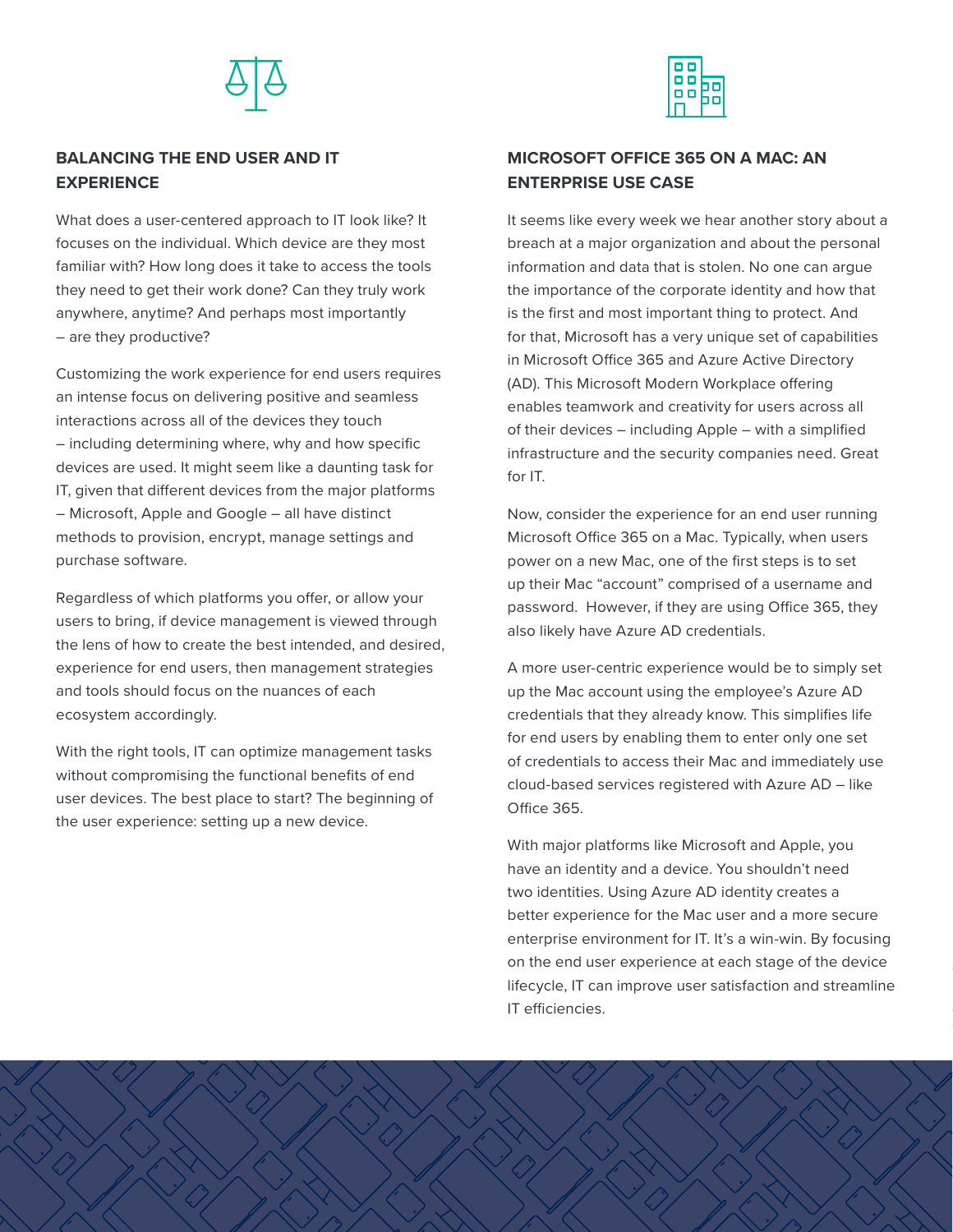## User-Centric Device Management: Jamf and Microsoft

When you look at the enterprise, the two dominant, fastest growing ecosystems in business today are Microsoft and Apple. To manage and secure your organization while providing a great productivity experience, you need a management solution that is keeping up with you and your modern workplace. Microsoft and Jamf, the solutions most customers use and love, are integrated to give you that experience.

# **Z** jamf

Exclusively focused on Apple, Jamf is helping organizations succeed with Apple. Jamf consistently provides day-zero support for all operating system upgrades (compatibility PLUS new feature support), expert Apple support, the largest community of Apple IT admins (Jamf Nation) and professional services to ensure your success with Apple. Jamf's dedicated focus on the Apple ecosystem has resulted in a 95 percent customer retention rate.

## **H** Microsoft

Manages, secures and enables the modern workplace across platforms, unlocking creativity and team work. It delivers a great modern desktop experience with Windows 10 and Office 365, kept up-to-date with the latest feature updates, provides the most productive and secure computing experience, with the lowest total cost of ownership (TCO). IT will love the efficiency of delivering a modern desktop and users will love having the full potential of Microsoft 365 at their fingertips. With cloud-powered analytics, simplified updates that save time, and advanced security, Microsoft manages your devices to keep up with your business needs.

## Jamf and Microsoft Together: Unified End User Management

The mix of devices in organizations has evolved. It is now imperative that organizations support both the Windows and Apple ecosystems, which are the dominant platforms in the enterprise. This begs the question, how do you manage multiple ecosystems within a single environment without compromises? With the power of the cloud. This requires purpose-built tools that unify the management experience for IT (single pane of glass), but also deliver the intended native user experience that each ecosystem brand designed.

How do you effectively manage Mac + Windows + everything else you have? You integrate the two bestof-breed standards in device management. In 2017, Jamf and Microsoft partnered to integrate Jamf Pro, the standard in Apple management, with Microsoft Intune. The initial integration included the ability to share inventory data, apply conditional access and offer remediation paths, ensuring that trusted users are accessing corporate data from trusted applications on trusted devices.